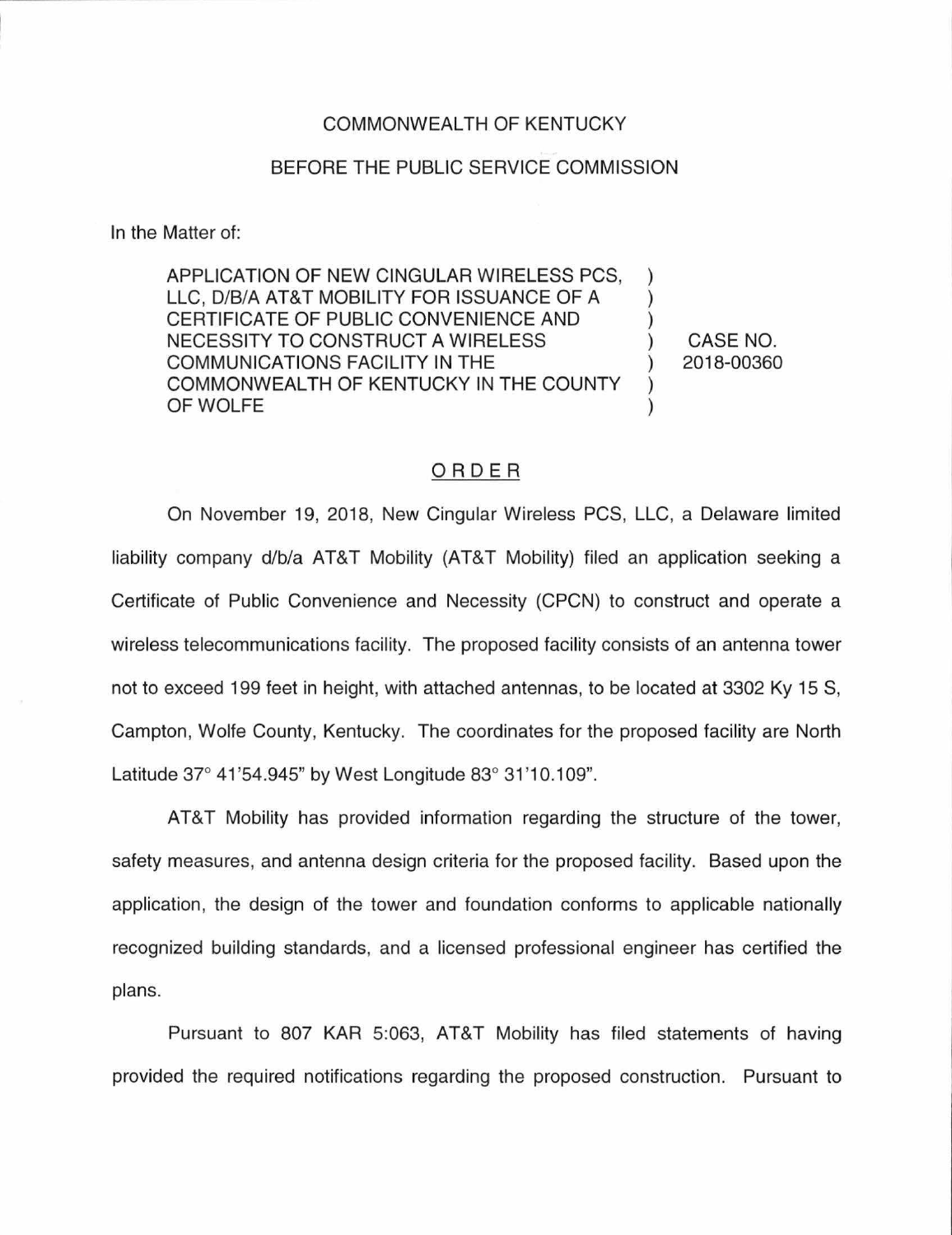807 KAR 5:063, AT&T Mobility has filed evidence that the county judge/executive and all property owners within 500 feet and contiguous to the cell site have been notified of the proposed construction. The notices solicited any comments and informed the recipients of their right to request intervention. The Commission has not received any public comments in the record.

AT&T Mobility has filed documentation confirming that no notice to the Federal Aviation Administration and the Kentucky Airport Zoning Commission was required for approval for the construction and operation of the proposed facility.

The Commission, having considered the evidence of record and being otherwise sufficiently advised, finds that AT&T Mobility has demonstrated that a facility is necessary to provide adequate utility service and, therefore, a CPCN to construct the proposed facility should be granted.

Pursuant to KRS 278.280, the Commission is required to determine proper practices to be observed when it finds, upon complaint or on its own motion, that the facilities of any utility subject to its jurisdiction are unreasonable, unsafe, improper, or insufficient. To assist the Commission in its efforts to comply with this mandate, AT&T Mobility should notify the Commission if the antenna tower is not used to provide service in the manner set out in the application and this Order. Upon receipt of such notice, the Commission may, on its own motion, institute proceedings to consider the proper practices, including removal of the unused antenna tower, which should be observed by AT&T Mobility.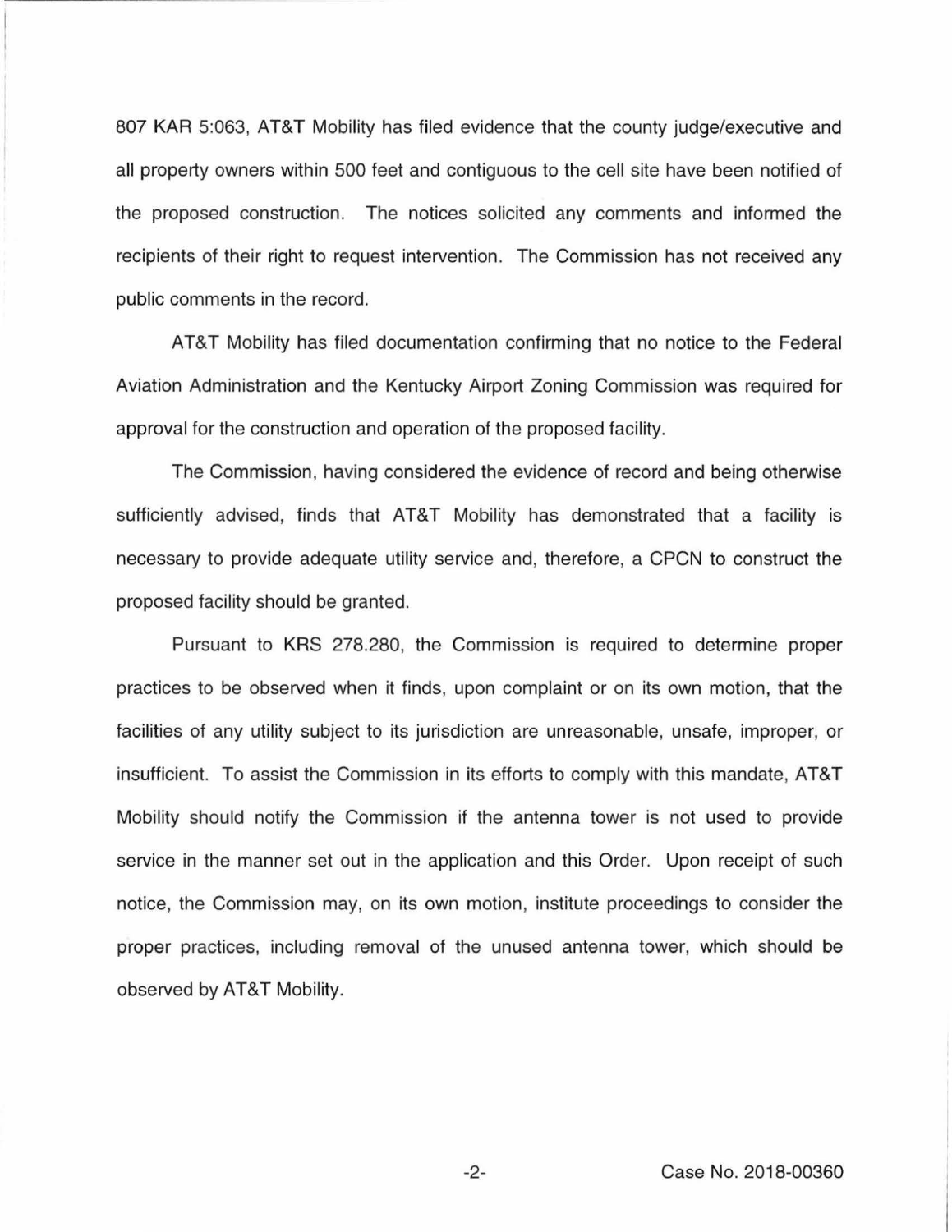### IT IS THEREFORE ORDERED that:

1. AT&T Mobility is granted a CPCN to construct a wireless telecommunications facility. The proposed facility consists of an antenna tower not to exceed 199 feet in height, with attached antennas, to be located at 3302 Ky 15 S, Campton, Wolfe County, Kentucky. The coordinates for the proposed facility are North Latitude 37° 41 '54.945" by West Longitude 83° 31 '10.109".

2. AT&T Mobility shall immediately notify the Commission in writing, if, after the antenna tower is built and utility service is commenced, the tower is not used for a period of three months in the manner authorized by this Order.

3. Documents filed, if any, in the future pursuant to ordering paragraph 2 herein shall reference this case number and shall be retained in the post-case correspondence file.

4. This case is closed and removed from the Commission's docket.

# [REMAINDER OF PAGE INTENTIONALLY LEFT BLANK]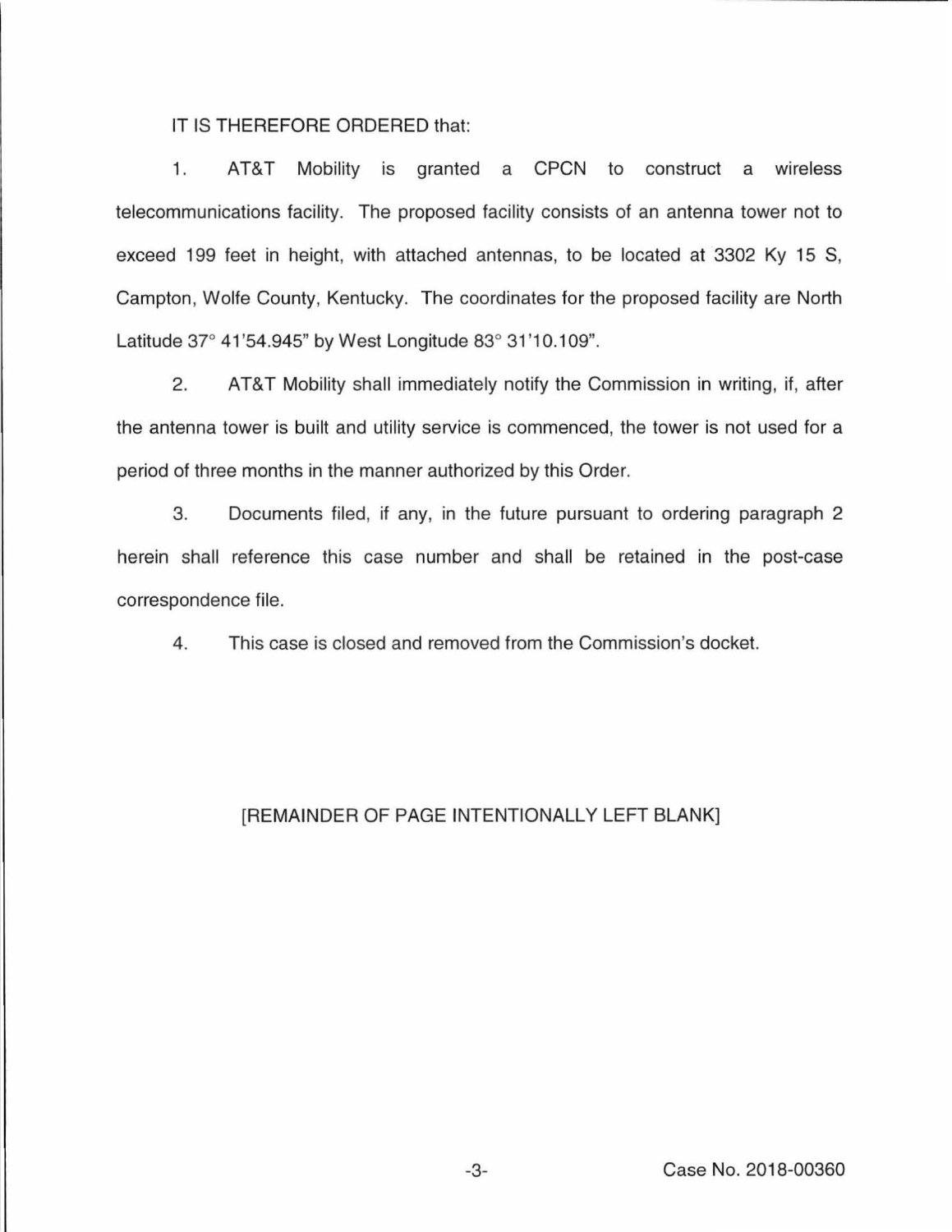By the Commission

ENTERED

JAN 1 6 2019

KENTUCKY PUBLIC SERVICE COMMISSION

ATTEST:

 $\lambda$ 

we R. Pinsa

Executive Director

Case No. 2018-00360